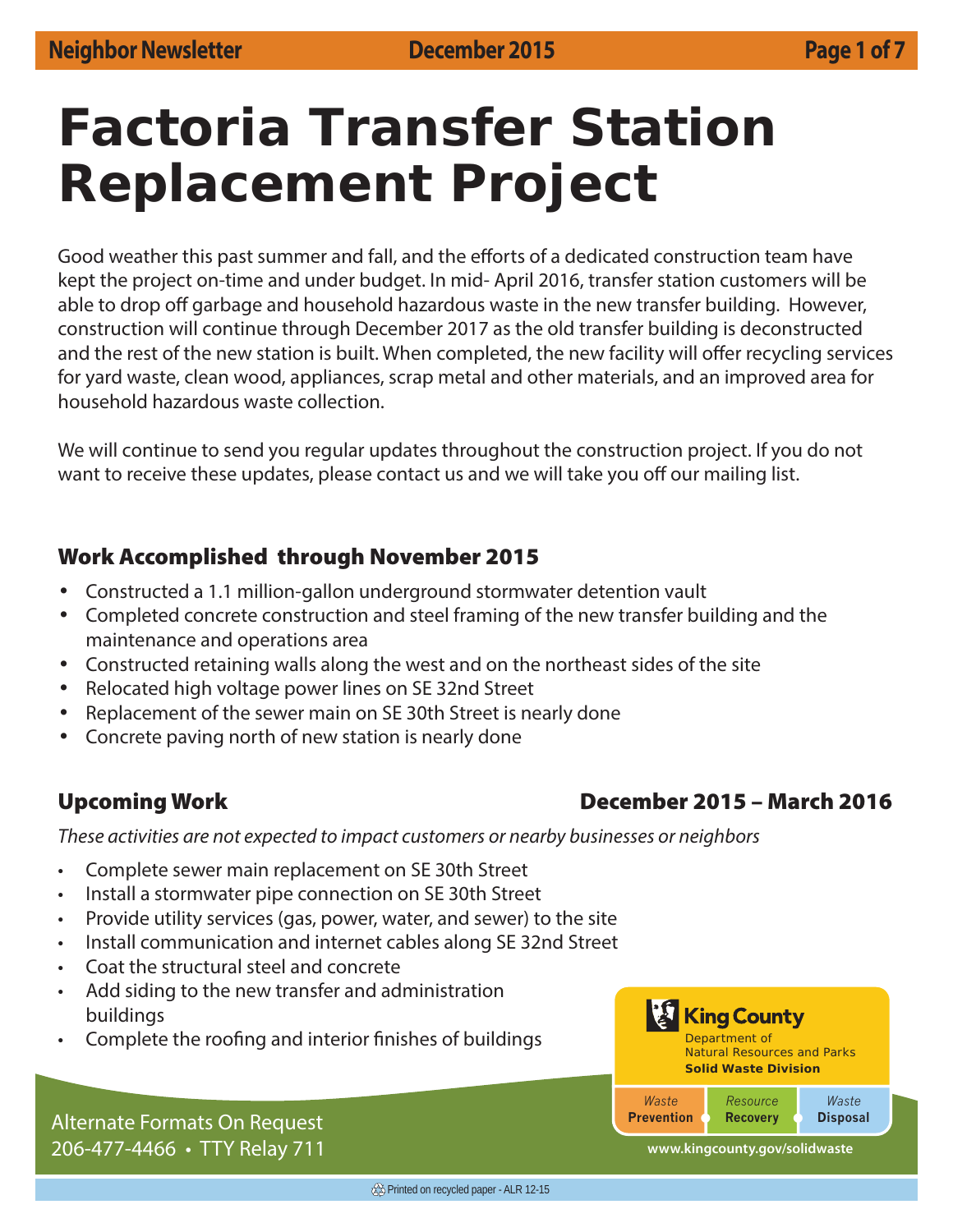### **Neighbor Newsletter December 2015 Page 2 of 7**

- Install skylights and translucent wall panels that will increase natural daylight inside the building
- Construct temporary access roads between the scale house and the new transfer building

#### **Construction work hours**

Monday-Friday: 7 a.m. to 6 p.m., Saturday: 9 a.m. to 6 p.m.

All work hours and associated noise will conform to Bellevue City Code, permit requirements, and noise regulations. Construction work will sometimes occur at other times in order to reduce impacts to customers and site operations. Such work will be done with the City of Bellevue's approval.

#### **For more information**

Visit your.kingcounty.gov/solidwaste/facilities/factoria-replacement-project.asp or call the King County Solid Waste Division at 206-477-4466, TTY Relay: 711.



New Factoria Recycling and Transfer Station under construction. La construcción de la nueva estación de transferencia y de reciclaje Factoria.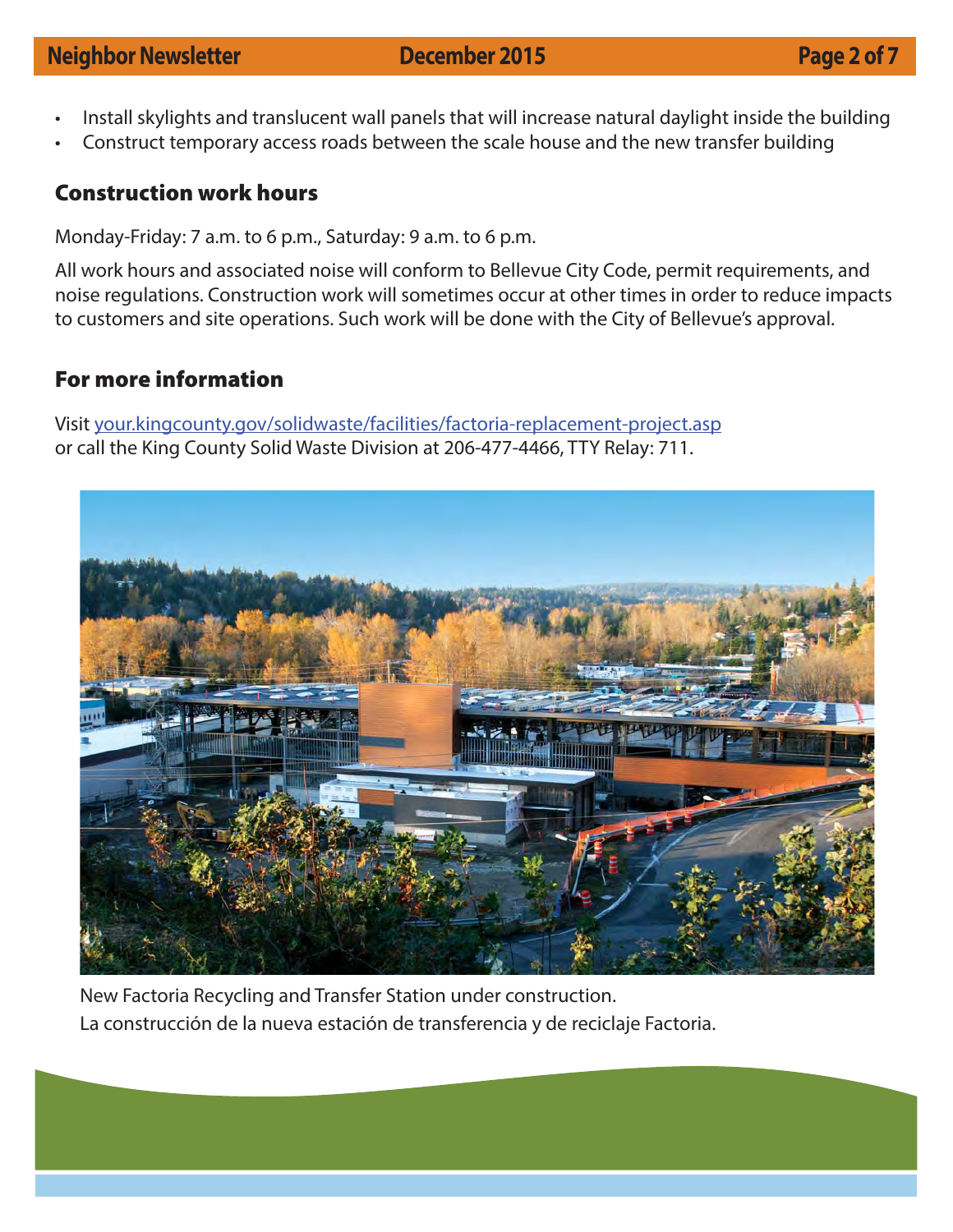**Spanish**

# **Proyecto de reemplazo de la estación de transferencia Factoria**

Debido al buen clima que tuvimos este verano y el excelente otoño que estamos teniendo, en conjunto con los esfuerzos de nuestro equipo de construcción, el proyecto se ha mantenido a tiempo y bajo presupuesto. A mediados de abril de 2016, los clientes de la estación de transferencia podrán tirar la basura y los desechos domésticos peligrosos en el nuevo edificio de transferencia. Sin embargo, la construcción continuará hasta diciembre del 2017, mientras se desmonta el viejo edificio de transferencia y se construye el resto de la nueva estación. Cuando se termine, la instalación incluirá servicios de reciclaje para residuos de jardín, madera limpia, dispositivos, chatarra y otros materiales, además de un área mejorada para la recolección de residuos domésticos peligrosos.

Continuaremos enviándole actualizaciones regulares durante todo el proyecto de construcción. Si no desea recibir dichas actualizaciones, comuníquese con nosotros y lo eliminaremos de nuestra lista de correo.

#### **Trabajos logrados a finales de noviembre de 2015**

- Se construyó una bóveda subterránea para la retención de aguas pluviales de 1'100,000 (un millón cien mil galones)
- Se completó la construcción de concreto y el marco de acero del nuevo edificio de transferencia y del área de mantenimiento y operaciones
- Se construyeron muros de contención a lo largo de los lados oeste y noreste del de la estación de transferencia
- Se reubicaron los cables eléctricos de alta tensión en la calle SE 32nd
- El reemplazo del drenaje principal en la calle SE 30th está prácticamente finalizado
- La pavimentación de concreto al norte de la nueva estación está a casi terminado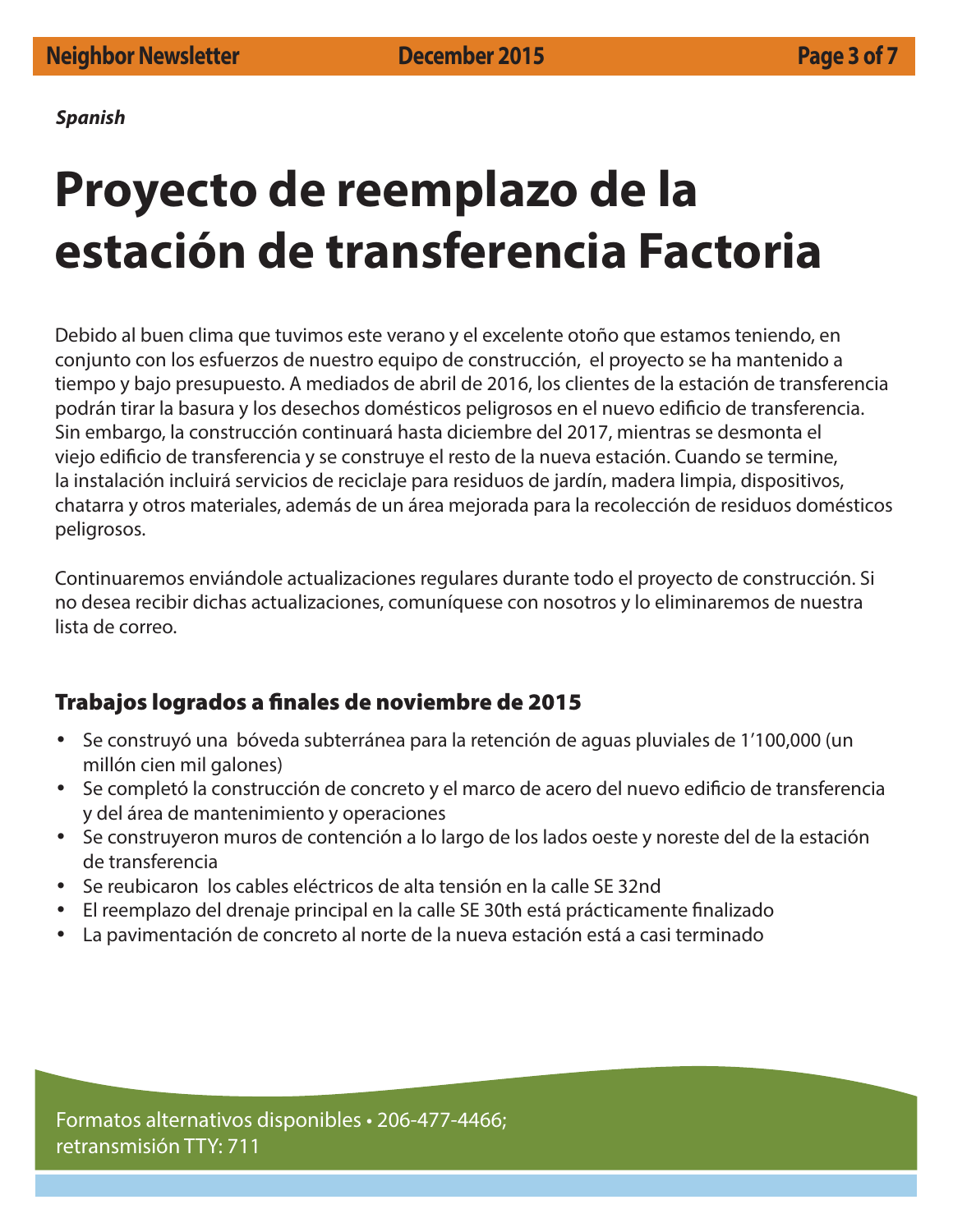#### **Trabajos programados para diciembre 2015 a marzo 2016**

No se espera que estas actividades vayan a afectar a los clientes, comercios, o comunidades cercanas.

- Finalizar el reemplazo del drenaje principal en la calle SE 30th
- Instalar una conexión de tubería para las aguas pluviales en la calle SE 30th
- Proporcionar servicios públicos (gas, energía, agua y alcantarillado) al sitio
- Instalar cables de comunicación e internet a lo largo de la calle SE 32nd
- Recubrir el acero estructural y el concreto
- Agregar revestimiento a los nuevos edificios de transferencia y administración
- Completar el techado y los acabados interiores de los edificios
- Instalar tragaluces y paneles para paredes traslúcidas que aumentarán la luz solar natural adentro de los edificios
- Construir caminos de acceso temporales entre la estación de pesaje y el nuevo edifi cio de transferencia

## **Horario de trabajo de la construcción**

Lunes a viernes: de 7 a.m. a 6 p.m., sábado: de 9 a.m. a 6 p.m. Todos los horarios de obra y los ruidos relacionados con esto se adecuarán al Código Local de Bellevue, a los requisitos de la licencia y a las regulaciones de ruido. El trabajo de construcción algunas veces se llevará a cabo a diferentes horas para reducir las molestias a los clientes y las operaciones del sitio. Dicho trabajo se harán con la aprobación de la ciudad de Bellevue.

## **Más información**

Visite your.kingcounty.gov/solidwaste/facilities/factoria-replacement-project.asp o llame a la División de Residuos Sólidos del Condado de King, al 206-477-4466.

#### **Chinese**

# 法克陶利亚 (Factoria) 垃圾站置换项目

今年夏秋天气都很好,敬业的施工团队在预算之内按部就班地进行了项目施工。2016年4月中 旬垃圾站的顾客就能在新的垃圾站扔垃圾和家庭有害废弃物了。但是,施工会持续到2017年12 月,因为老垃圾站被拆了,而新垃圾站的其余部分尚需建造。项目完工后,新的转运站将负责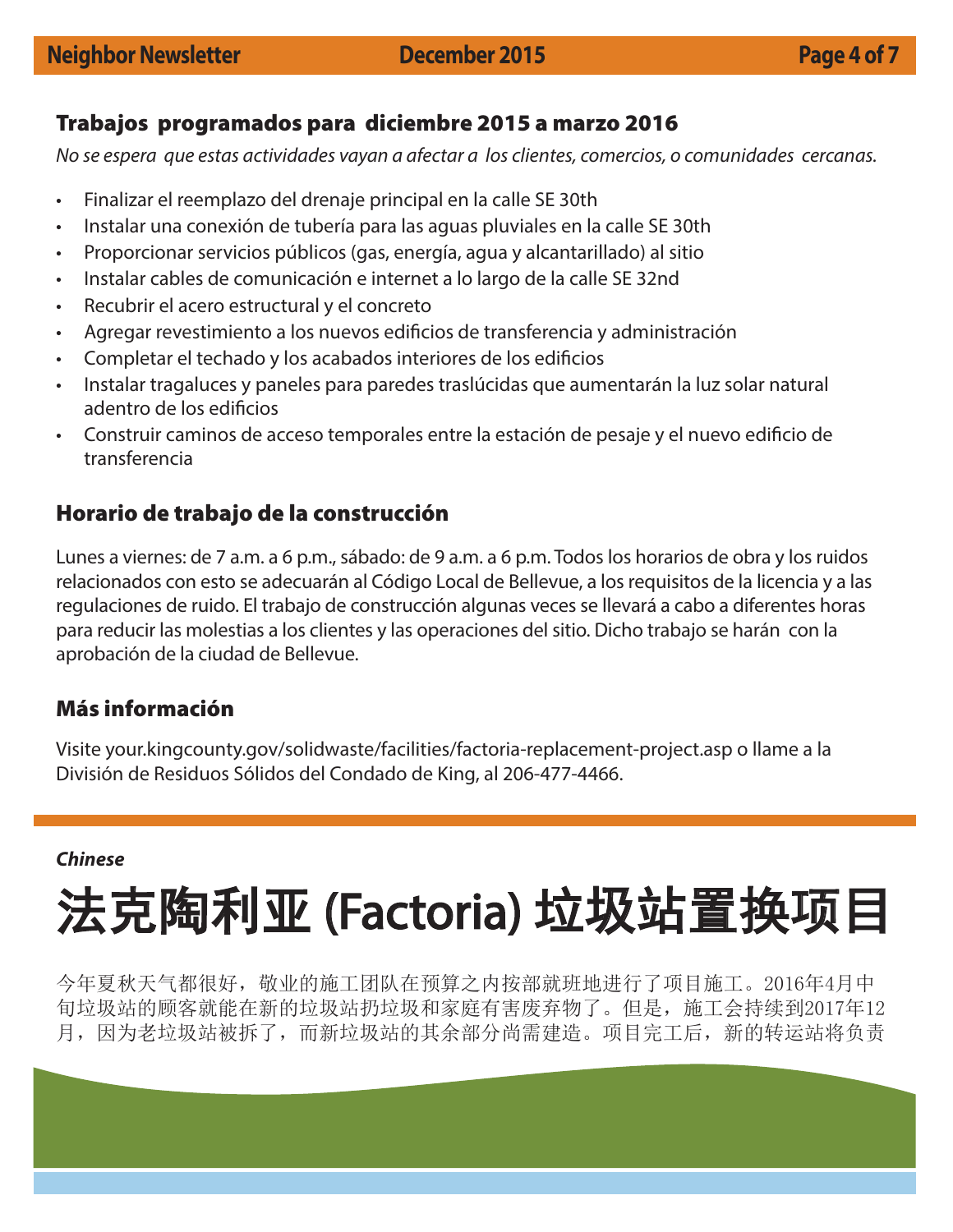#### **Neighbor Newsletter December 2015 December 2016**

包括庭院垃圾,干净木材,电气,废金属等可回收垃圾的收集,并将提高家庭有害垃圾的回收 处理能力。

施工期间,您将会定期收到项目最新进展通报。如您不想收到定期通报,请通过电话联系我 们,我们将会把您移出我们的发送名单。

#### 截至2015年11月完成的工作:

- 建造了110万 加仑地下雨水阻留拱顶
- 完成了新垃圾站和维护运作区域的混凝土建筑和钢框格
- 在该址的西面和东北面建造了挡土墙
- 重新安置了SE 第32街上的高压输电线
- SE 第32街上的污水总管的置换已接近完工
- 新垃圾站北面的混凝土路面已接近完工

### 接下来的工作:2015年12月-2016年3月

不希望这些活动影响顾客或附近的公司或邻居

- 完成SE第32街上的污水总管置换
- 在SE第32街上安装雨水管接头
- 为该址提供公用设施(水电气及下水道)
- 沿SE第32街安装通讯及因特网缆线
- 涂装结构钢及混凝土
- 为新垃圾站及管理建筑添加壁板
- 完成建筑的屋顶及内部装修
- 安装天窗及半透明的墙板以增加建筑内的采光
- 在秤房和新垃圾站建筑之间建造临时通道

#### 施工时间

周一至周五: 早上7点至晚上6点,周六: 早上9点至晚上6点 所有施工时间和相关噪音限制管理都依据贝尔维尤市政条例(Bellevue City Code)。为了减 少对顾客和该址运作的影响,有时在其它时间进行施工工作。需有贝尔维尤市的批准方可进行 该工作。

## 更多信息

请访问http://your.kingcounty.gov/solidwaste/facilities/factoria-replacementproject.asp来获取更多项目信息,或者致电金郡固体垃圾部206-477-4466。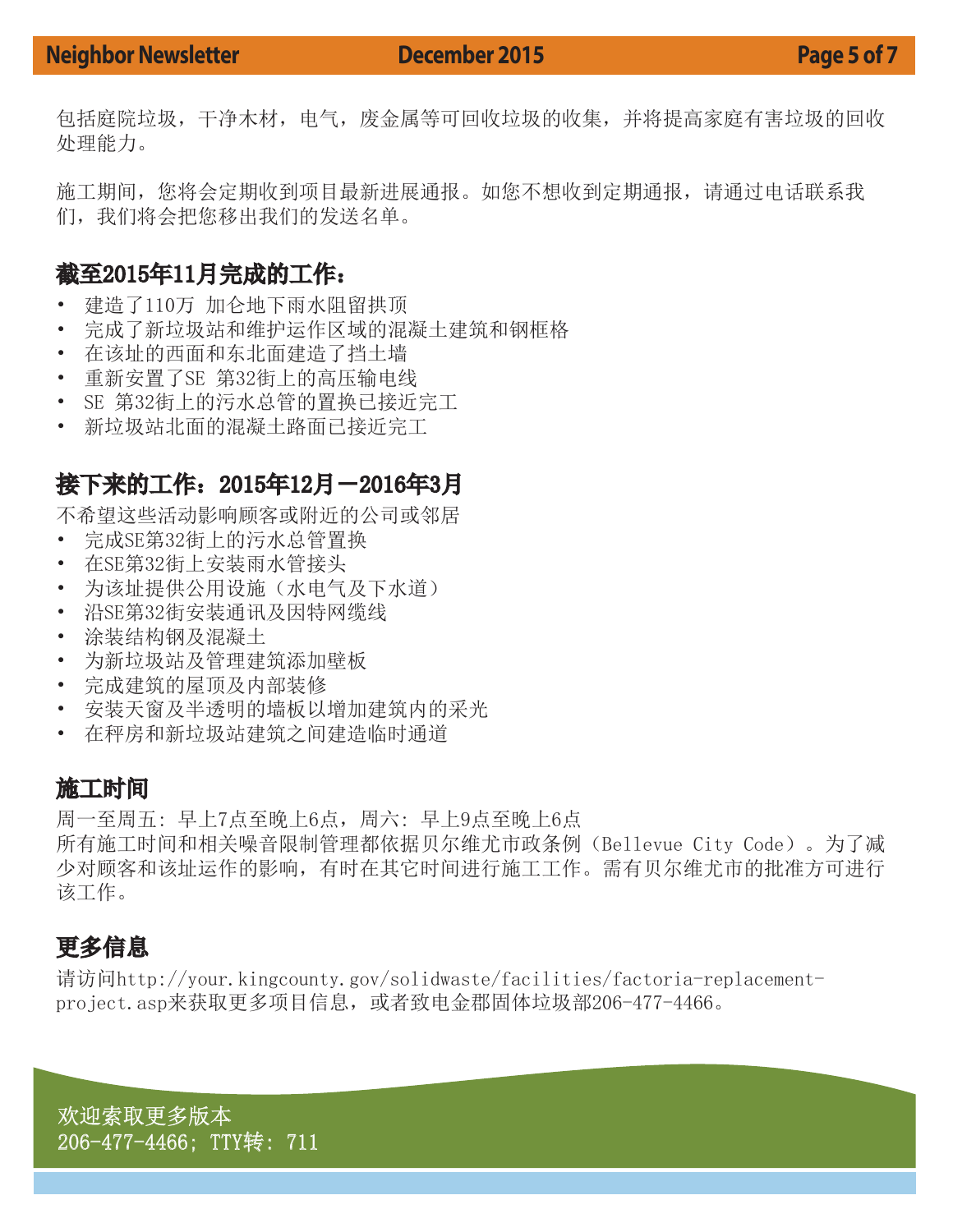

法克陶利亚 (Factoria) 垃圾站置换项目 팩토리아 (Factoria) 환승역 교체 프로젝트

#### **Korean**

# 팩토리아 (Factoria) 환승역 교체 프로젝트

이번 여름과 가을 동안 날씨가 좋앟고 공사 팀이 헌신적인 노력을 해 주어서 이 프로젝트가 제 시간에 그리고 예산 내에서 진행되어 왔습니다. 2016년 4월 중순에는 환승역 고객들이 쓰레기와 위험한 가정 폐기물을 새 환승 빌딩 안에 버릴 수 있을 것입니다. 하지만 이전 환승 빌딩이 해체되고 새 역의 나머지 부분이 지어져야 하므로 공사는 2017년 12월까지 계속될 것입니다. 공사가 완료되면 시설은 정원 쓰레기, 깨끗한 나무, 가전 제품, 고철 및 기타 자료에 대한 재활용 서비스 그리고 가정용 유해 폐기물 수거를 위한 개선된 영역이 포함된다.